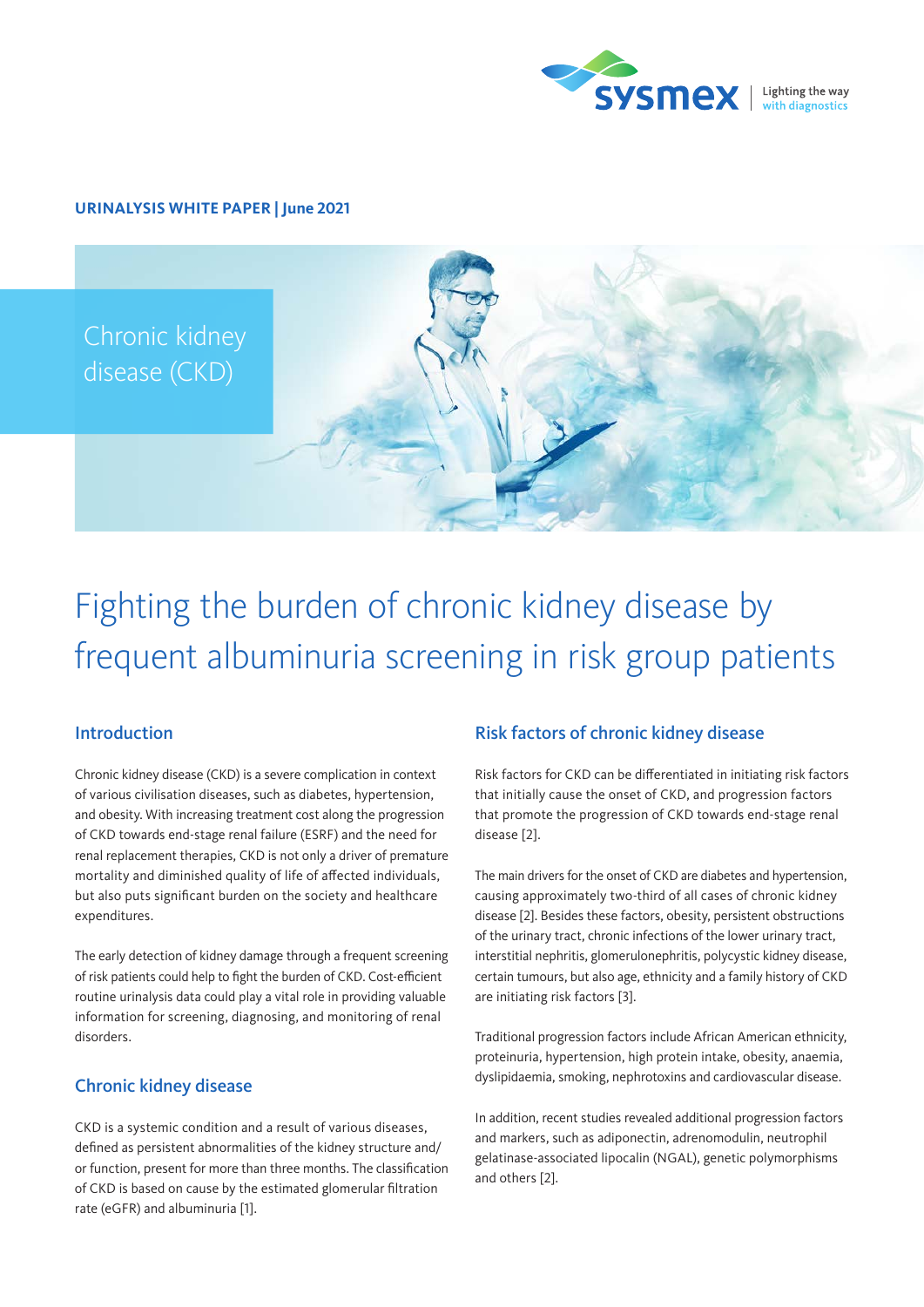2 **Urinalysis: Fighting the burden of chronic kidney disease by frequent albuminuria screening in risk group patients** *Urinalysis white paper | June 2021*



*Fig. 1 Risk and progression factors for chronic kidney disease [2].*



*Fig. 2 Annual treatment cost per CKD patient and stage of CKD progression in Germany [following 6].*

# Prevalence of CKD

CKD puts significant burden on global health via direct effects on mortality and morbidity and indirect effects by increasing the risk for cardiovascular diseases.

In 2017, 697.5 million cases of all-stage chronic kidney disease have been reported, reflecting a global prevalence of 9.1% and 1.2 million deaths were directly attributable to CKD. Compared to 1990, the global all-age prevalence has increased by 29.3% and all-age mortality rate increased by 41.5%.

Interestingly, a higher burden of CKD correlates with low and medium socio-demographic indices (SDI), causing further complications, since these areas are often limited in resources for CKD diagnostics and treatment.

In addition, CKD has a strong impact on the quality of life. In 2017, CKD caused in 35.8 million disability-adjusted life years (DALY) with diabetic nephropathy accounting for almost a third of DALYs [4].

## Medicare and social costs of CKD

Besides the diminished quality of life of CKD patients, the progression of CKD has considerable effects on medical treatment costs, healthcare expenditures and the community (Evans and Taal 2011). This is fostered by increased numbers of hospital admissions, treatment of CKD-related symptoms, secondary diseases and the requirement for lifelong renal replacement therapies (RRT), such as haemodialysis and/or renal transplantation with ongoing CKD progression.

Individual costs increase exponentially with ongoing CKD progression and stage [5]. In Germany, annual individual healthcare expenditures attributable to CKD were 8,030€ at CKD stage 3, 9,760€ at CKD stage 4 and 44,374€ at stage 5 on dialysis [6].

## Future development

The increasing prevalence for CKD over the last decades also correlates with the development of the prevalence for hypertension and diabetes, the main risk factors for CKD. Since 1990, the cases for hypertension (systolic blood pressure of 140 mm Hg or higher) increased by 18.5% in 2015 [7] and for diabetes by 41% [8].

An increase of the prevalence of CKD is thus projected in various studies [9, 10], further highlighting the need for a frequent screening of risk group patients.

## Urinalysis and CKD diagnostics

Urine represents an important specimen to investigate abnormalities related to CKD, including the presence of protein, albumin, and creatine, as well as the normalised albumin-to-creatinine (ACR) and protein-to-creatinine ratios (PCR).

#### *Table 2 Reference ranges in spot urine*

| <b>Parameter</b>                          | <b>Reference range</b>        |
|-------------------------------------------|-------------------------------|
| <b>PRO</b><br>Protein                     | $\langle$ 30 mg/dL            |
| <b>CRE</b><br>Creatinine                  | $1.0 - 1.5$ mg/24 h           |
| <b>PCR</b><br>Protein-to-creatinine ratio | $\langle$ 150 mg/g Cre        |
| <b>ACR</b><br>Albumin-to-creatinine ratio | $\langle 30 \rangle$ mg/g Cre |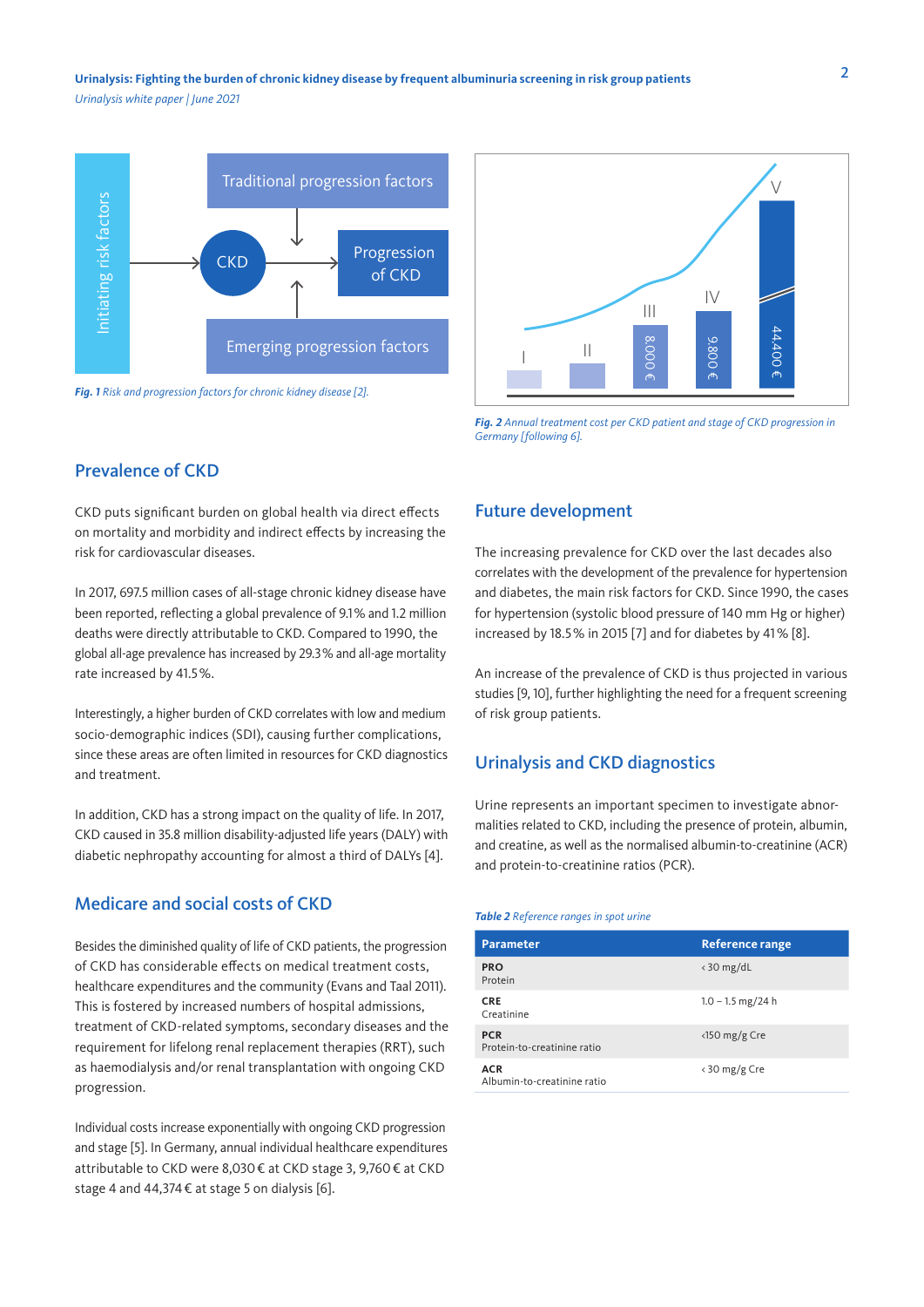#### **Proteinuria**

Abnormally high concentrations of protein in the urine, is of pathological origin, if being persistent. Depending on the cause and affected nephrological structures, pathological proteinuria can be differentiated in pre-renal, renal and post-renal proteinuria [11].

#### **Albumin**

Is one of the most abundant proteins and crucial for homeostasis. The molecular weight of albumin of 66 kDa theoretically allows its transition trough the blood-urine barrier, followed by a re-absorption from the glomerular filtrate by proximal renal tubular epithelial cells was shown [12]. Upon glomerular damages, e.g., due to CKD, albuminuria increases.

Even low albuminuria concentration might therefore be an early sign for glomerular damage and chronic kidney disease with over 50 % of CKD cases to be missed if albuminuria is ignored [13]. Moreover, persistent albuminuria is the principal marker of kidney damage, and essential for monitoring changes in the degree of proteinuria.

Since urine shows a large physiological variability in both, biochemical composition, and quantity, protein and albumin levels must be normalised to avoid falsely low or falsely high results. This can be remedied by analysis of collected 24-hour urine or by correlation with urinary creatinine.

#### **Creatinine**

Is a catabolite of the protein metabolism that is secreted by the kidney with a constant rate of 1.0 to 1.5 mg per 24 hours, depending on age and muscle mass, but independent of the total urine volume. Thus, the albumin-to-creatinine (ACR) and protein-to-creatine ratios (PCR) allows a more reliable estimation of increased protein excretion.

## Urinary sediment diagnostics

Besides the detection of molecular components of the urine, cellular and acellular particles of the urinary sediment can be detected by urinary flow cytometry to support the diagnosis of renal impairments.



*Fig. 3 Urinary particle findings related to chronic kidney disease, including renal tubular epithelial cells (RTEC, upper row), hyaline and pathological casts (upper row) and dysmorphic RBC (lower row). Scattergrams obtained from UF-5000 analysis; cellular images obtained from UD-10 analysis*

#### **Renal Tubular Epithelial Cells (RTEC)**

Cover the renal tubules from the proximal tubule via the Henle Loop to the distal tubule. These epithelial cells play a vital role in renal regeneration, but also release proinflammatory molecules that promote the progression of chronic kidney disease [14]. Although a few RTECs may be present in the urine of healthy individuals due to normal exfoliation, the presence of ≥ 15 RTECs (per ten HPFs) indicates an active renal disease or tubular injury [15].

#### **Urinary casts**

Are a result of precipitation and aggregation of the glycoprotein uromodulin, also known as Tamm-Horsefall protein [16]. This protein is exclusively synthesized by renal tubular epithelial cells in the distal loop of Henle [17]. Various pathological casts indicate kidney damage, including RBC casts in proliferative glomerulonephritis, WBC casts in pyelonephritis or interstitial nephritis, oval fat bodies or fatty casts in diseases with proteinuria and granular casts and renal tubular epithelial cells in many parenchymal diseases [1]

#### **Dysmorphic RBC**

Represent a major manifestation of haematuria. In contrast to isomorphic RBC that are of uniform morphology resulting from renal pelvis, ureter or bladder bleedings, dysmorphic RBC show various blebs and projections originating from glomerular damage [18]. The UF-Series accurately detects RBCs and highlights the presence of isomorphic and dysmorphic RBCs [19] allowing the judgment of haematuria according to glomerular and nonglomerular origin.

# Enabling a frequent CKD screening through routine urinalysis

Various technologies and analytical systems are available to assess both, proteinuria, and albuminuria. Whereas urine dipstick testing is generally considered as being of low sensitivity and specificity, immunological-based assays are commonly used for quantification of albuminuria.

Radioimmunoassays, immunonephelometry and immunoturbidimitry can detect urinary albumin from as little as 16 µg/L, 2 mg/L or 6 mg/L, respectively. High performance liquid chromatography (HPLC) with a detection limit of 2 mg/L is gaining importance, as in contrast to other assays, HPLC detects different albumin species, including intact albumin, albumin fragments, albumin aggregates and immune-unreactive albumin [20].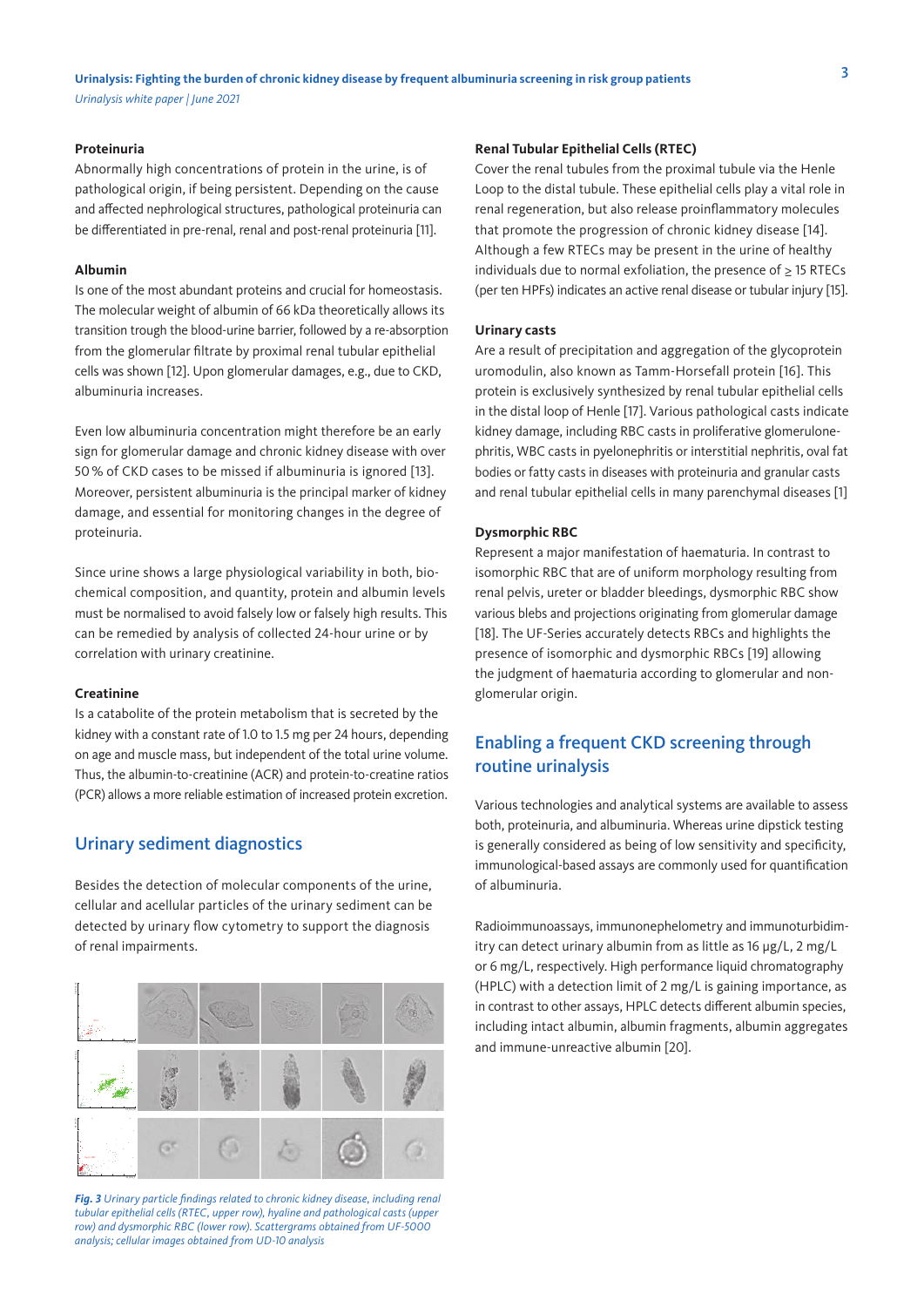## Improved test strip reading

The urinary test strip, though often used for screening purposes, demonstrated low sensitivities and specificities for many urinary abnormalities. In context of albuminuria, poor detection limits of > 30 mg/L have been reported [21], questioning the potential of test strip assays to accurately differentiate between physiological and pathological albuminuria.

Significant improvements of the reflectometry measurement of albumin using dye-biding test strips have been achieved due to the replacement of classical LED cameras by complementary metal oxide semiconductor (CMOS) sensor technology. CMOS sensors are well-known in industrial imaging applications but are meanwhile widely applied within molecular diagnostic instruments [22]. CMOS sensors convert detected photons, reflected from a test strip via released electrons into electrical signals, thereby recognising three different wave lengths according to the RGB colour coding.



*Fig. 4 Complementary metal oxide semiconductor (CMOS) sensor technology for improved reflectometry reading of dye-binding urinary test strips.*

# Quantitative quality using a semi-quantitative technology

The use of Meditape 11A test strips on the UC-3500 and its CMOS sensor technology demonstrated the potential for high-sensitive detection and quantification of albuminuria with a dye-binding based albumin test field. Using raw reflectance data, albumin concentrations cannot only be graded, but quantified with a limit of detection (LoD) as low as 5.5 mg/L [23].

A perfect correlation of albumin values obtained from immunonephelometry and test strip, supports the reliability of test stripmediated albumin values (Fig. 5). The correlation of albumin levels with test strip obtained creatinine allows the reporting of the ACR (Fig. 6) and a further reduction of falsely high albumin values. Thus, for the first time a dye-binding test strip allows quantitative testing in the mildly increased albuminuria range and below with a limit of detection (LoD) comparable to those of HPLC and immunebased albuminuria assays [24].



*Fig. 5 Regression analysis of urinary albumin using Meditape 11A test strips and immunonephelometry. Hollow circles represent specimens within reference range, filled circles represent samples, exceeding the upper reference limit [23].*



*Fig. 6 Regression analysis of urinary albumin using Meditape 11A test strips and immunonephelometry. Hollow circles represent specimens within reference range, filled circles represent samples, exceeding the upper reference limit. Regression analysis of the urinary albumin/creatinine ratio using Meditape 11A test strips and clinical wet chemistry [23].*

# Urinary albumin strip assay to replace quantitative technologies

The potential of dye-binding test strip to serve as a front-line semiquantitative tool to decide upon the quantitative estimation of urinary albumin and ACR has been investigated, recently.

The semi-quantitative detection of the ACR demonstrated to be a reliable test to identify patients without pathological albuminuria values to avoid quantitative testing. In the respective laboratory setting the albumin screening workflow has been optimised by including the semi-quantitative measurement of the ACR using Meditape 11A test strips in combination with the UC-3500 automated biochemistry [Fig. 8], allowing a reduction of quantitative albumin measurements of around 40% [25].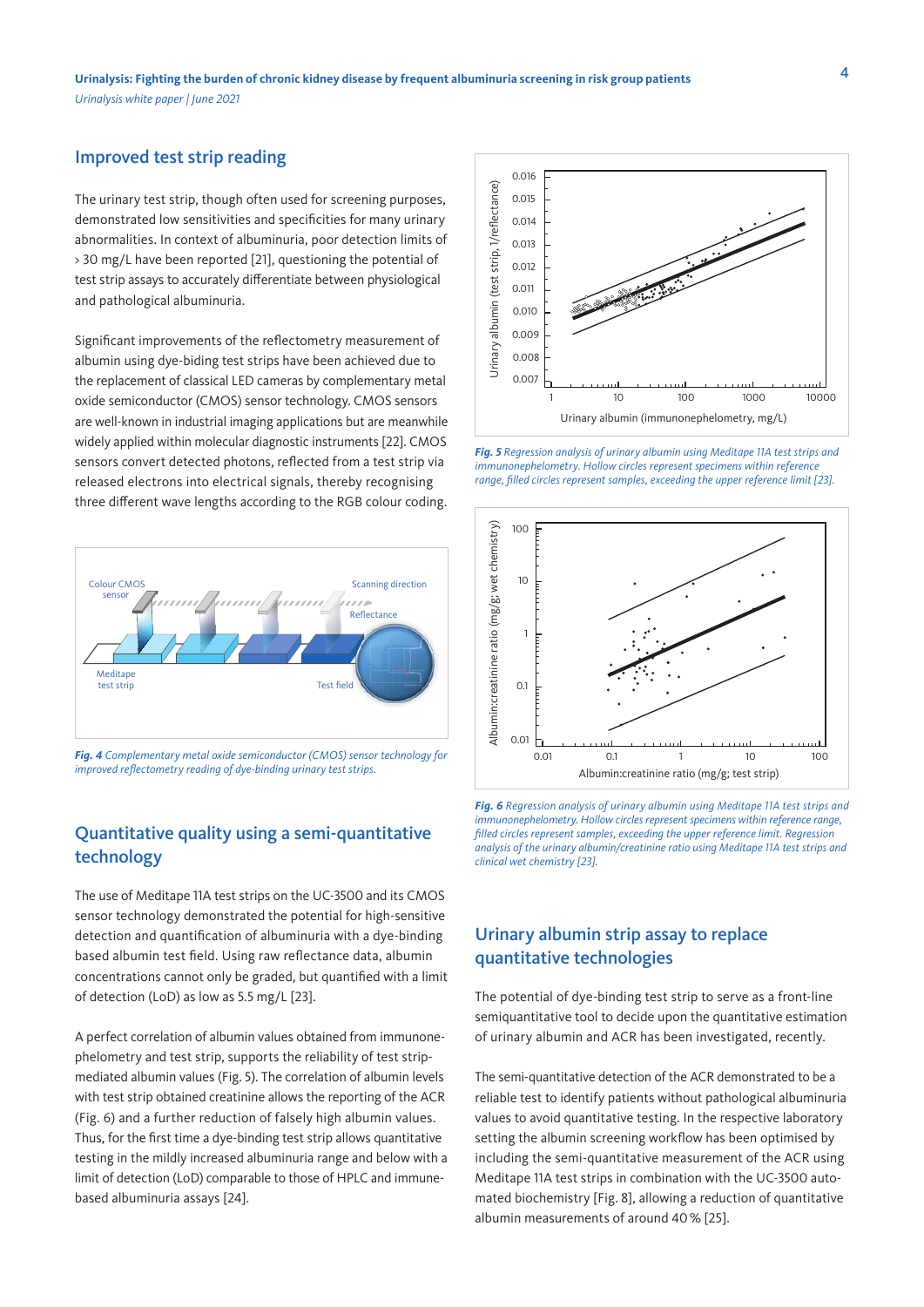The implementation of the test strip-based albuminuria screening thus not only positively impacts on the laboratory workflow, but also provides significant economic savings that are re-invested in the frequent albuminuria screening of patients at risk for the development of CKD [25,26].



*Fig. 7 Improved albuminuria screening workflow through partial replacement of quantitative measurement technologies [25].*

# Early detection in routine primary health check

In context of a primary healthcare setting, the early detection of CKD has been assessed recently, by comparison of the performance of test strip-mediated examination of proteinuria and the ACR. Both parameters have been assessed using the Meditape 11A test strip in combination with the automated urine test strip analyser UC-3500. In line with the KDIGO guideline [1], albuminuria was defined using test strip  $ACR \ge 30$  mg/g and test strip proteinuria as '≥ trace' or protein-to-creatinine ratio (PCR) ≥ 150 mg/g.



*Fig. 8 Performance of urine protein reagent strip in classification of CKD risk compared to urinary albumin-to-creatinine ratio (ACR) from dye-binding test strip [27].*

The assessment of the risk for CKD, based on proteinuria or PCR in comparison to test-strip ACR, revealed a moderate ( $k = 0.567$ ) and substantial agreement ( $k = 0.683$ ), respectively. More than 30% of the investigated cases showed a moderately increased risk for CKD upon ACR screening, but were negative, based on proteinuria and PCR. The caused underestimation of the risk for CKD by the exclusive assessment of proteinuria and PCR therefore demands the consideration of ACR test strip examinations for screening for CKD at early and asymptomatic stages in primary care [27].

# Test strip-mediated ACR screening at the point of care

Since CKD is especially a rising burden in developing countries with lower social-development indices [4], cost-efficient screening solutions are of utmost importance. With the Meditape 12S and the UC-1000 semiautomated test strip reader, the CMOS technology is also available as a point of care solution.

A recent evaluation of the diagnostic performance of the UC-1000 demonstrated high diagnostic accuracy for the ACR in context of screening for the onset of CKD and in comparison, to immunoturbidimetric assays. A sensitivity of 0.79, a specificity of 0.84, a positive predictive value of 0.39 and a negative predictive value of 0.97 allow a reliable rule-out of albuminuria, whereas suspected cases of albuminuria require confirmation via immune-based assays. The sensitivity improved up to 0.89, in samples from individuals suffering from diabetes, hypertension, HIV infections or of an age of 65+ [28].

The high diagnostic performance of this point of care solution thereby not only allows to exclude albuminuria, but also to reduce the number of unnecessary albuminuria screening and to setup a frequent CKD screening at the point of care.



*Fig. 9 Agreement between ACR measurement on the UC-1000 point of care solution, compared to immune-based diagnostics. LAB ACR: ACR determined by quantitative immune—based assay. POC ACR: ACR obtained from UC-1000. FN: False-negative. FP: False-positive. [28].*